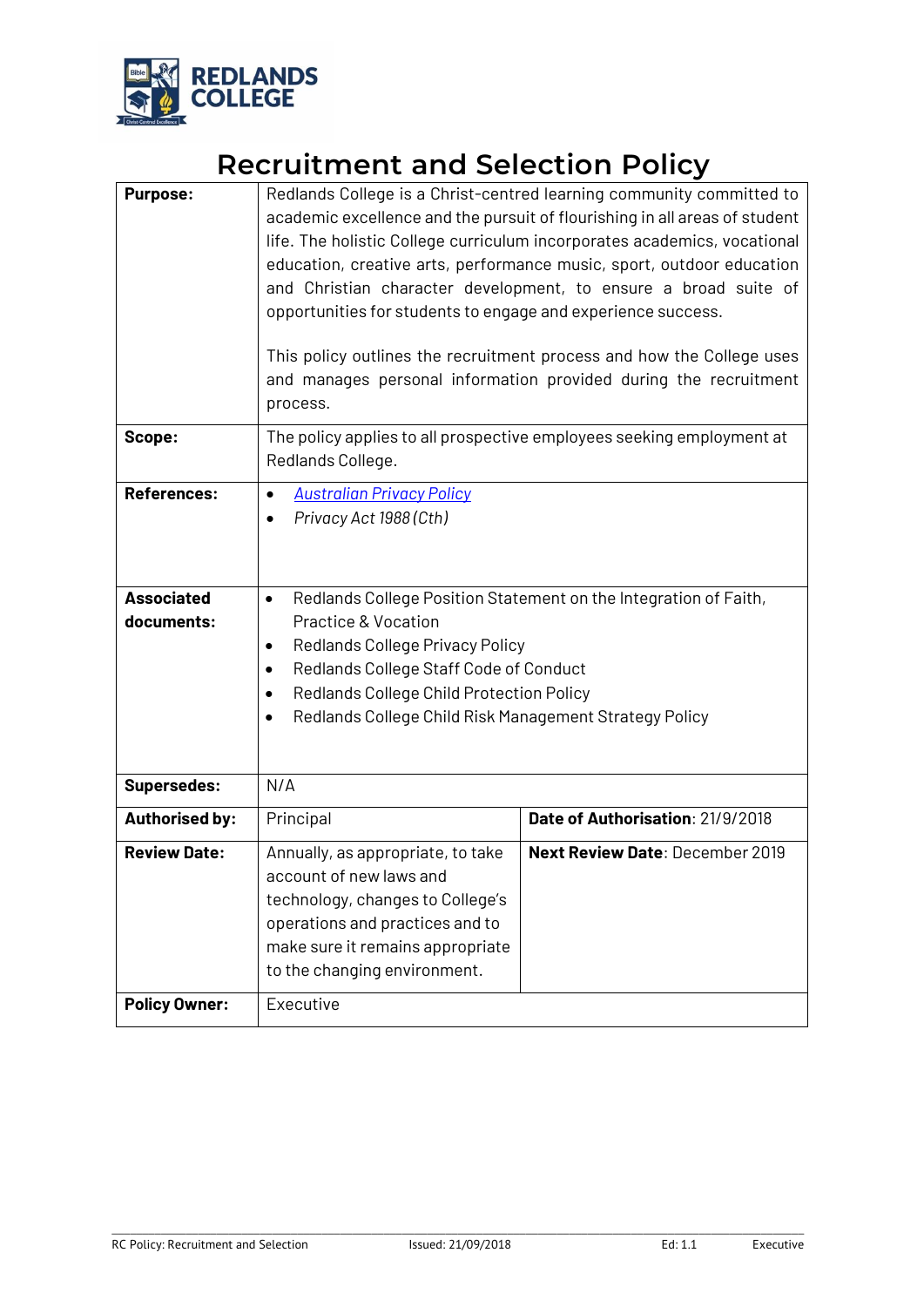# **Purpose**

This policy outlines the recruitment and selection of employees at Redlands College and provides the necessary tools to:

- Attract, select and retain high calibre employees in accordance with the strategic goals of the College as a place of Christian education, with an active Christian workforce
- Adhere to the relevant legal requirements
- Minimise the risk of harm to students by employees at Redlands College.

It is important to note that not all vacancies at the College will be advertised publicly. Vacant positions may be filled through direct appointment, internal selection or external selection. This policy relates to external recruitment and selection.

Redlands College follows a five-stage recruitment and selection process for permanent and fixed term appointments:

- 1. Job advertisements.
- 2. Application stage.
- 3. Interview stage.
- 4. Reference check stage.
- 5. Offer and final stage.

### **Job Advertisements**

When vacant positions arise, the College uses Seek as its primary advertising platform. Job advertisements are also advertised on the Christian Schools Australia jobs website, the Associated Christian Schools website, and shared on the College's website and social media platforms.

# **Application Stage**

All employment applications must include the following:

- Completed Employment Application Form, accessible on the College website
- Cover Letter
- Curriculum Vitae (CV).

All candidates will be treated equitably, with respect and courtesy. Candidates will receive an email acknowledgment of receipt for their job application.

# **Interview Stage**

All applications will be reviewed and candidates will be shortlisted by the Human Resource Officer, Heads of Schools or Head of Finance and Operations and the Principal. Shortlisted candidates will be contacted and advised that they will be proceeding to the interview stage.

It is a condition of employment for all employees at Redlands College to subscribe to the *College's Position Statement on the Integration of Faith, Practice & Vocation*. Therefore, candidates must sign and return a signed copy of this document prior to their interview.

The interview panel will consist of a minimum of two members. The interview panel shall:

• Be used for all stages of the selection process, except where not viable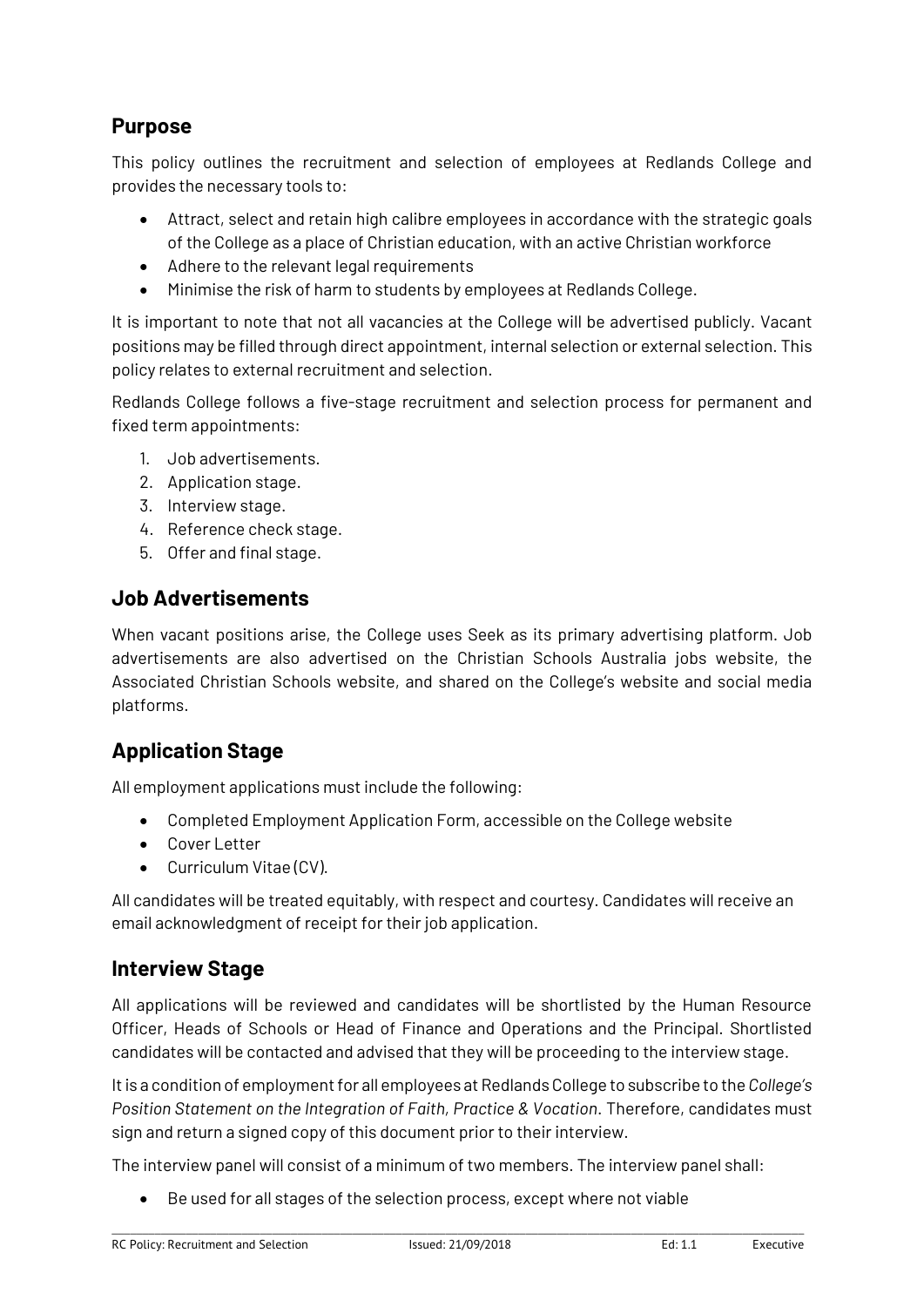- Understand the nature of and requirements for the position
- Ensure that the questions asked of each candidate are consistent
- Be responsible for shortlisting, interviewing and recommending candidates
- Treat all candidates equitably, with respect and courtesy
- Maintain candidate confidentiality at all times.

Interviews will be arranged and conducted in a manner which ensures candidates have been assessed thoroughly and equitably for the position and that they have a sound understanding of the position. Candidates will also be provided opportunities to ask any questions or clarify any issues they may have.

Questions during the interviews are structured around the four key concepts of Christian faith, character, competency and culture. Questions will relate to the candidate's:

- Work history, background and character
- Skills, knowledge, qualifications, experience and ability to meet the position's requirements
- Values, attitudes and duty of care concerning appropriate relationships with students
- The candidate's faith background and journey
- For teaching positions, how the candidate will be able to contribute to the Redlands College teaching team through strong pedagogy and positive relationships within the context of a Christian school.

The interview process will adhere to the *Australian Privacy Principles; Privacy Act 1988 (Cth); College Position Statement on the Integration of Faith, Practice & Vocation; College Privacy Policy; College Staff Code of Conduct; College Child Protection Policy and College Child Risk Management Strategy Policy.*

# **Reference Check Stage**

Before a candidate progress to the offer stage, reference checks will be conducted. It is preferable that at least two verbal reference checks are obtained for any position at the College. Normally this includes:

- A professional referee, most likely a recent direct supervisor
- A personal referee, most likely a leader in the Church the candidate currently attends.

The College reserves the right to contact any persons who may have relevant knowledge of the candidate's qualifications and experience, whether or not such persons are nominated as referees by the candidate.

The College will maintain confidentiality to satisfy the legal obligations, in relation to the *Australian Privacy Principles; Privacy Act 1988 (Cth); and College Privacy Policy.*